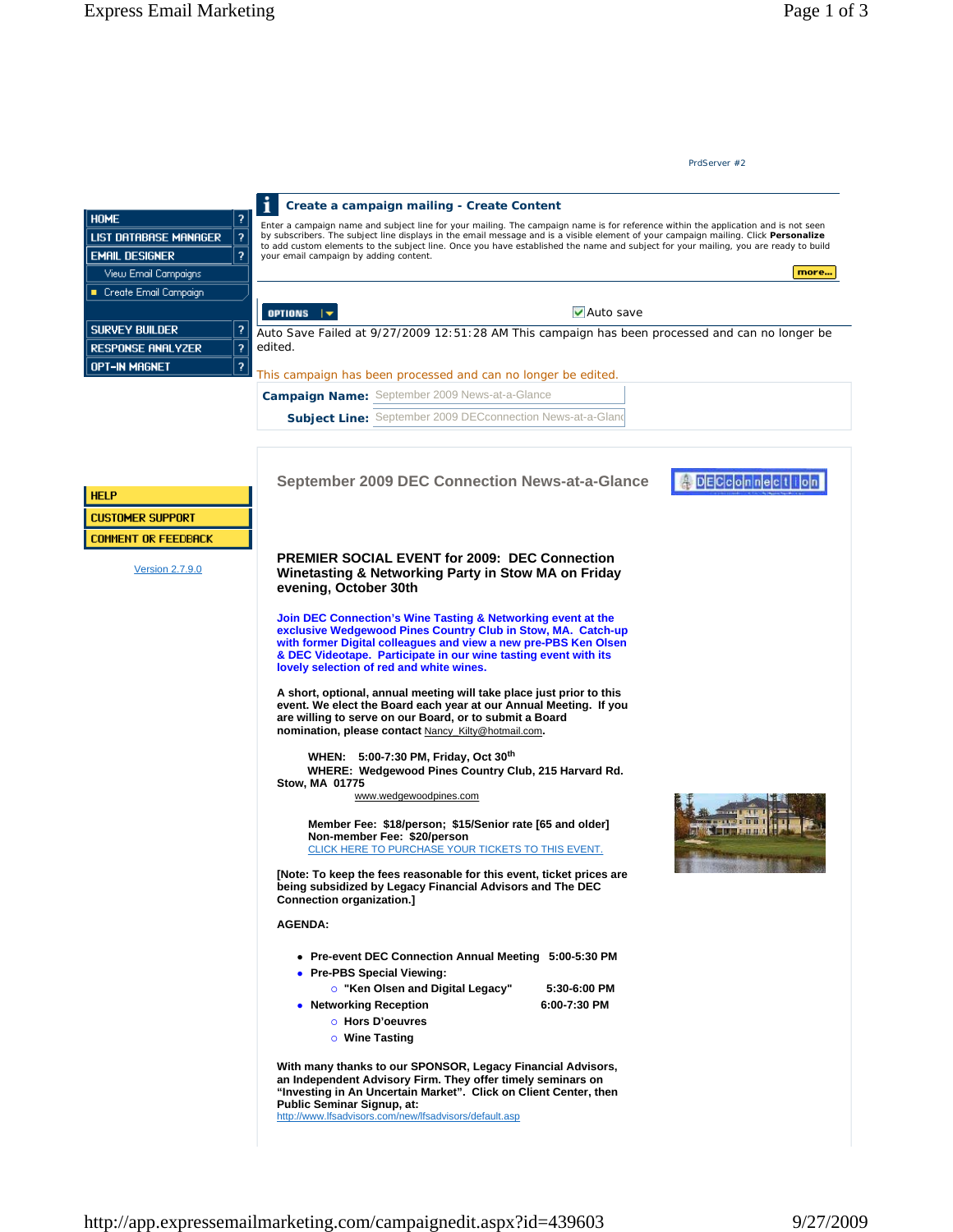# **Membership Updates**

Welcome to our new members since last issue: Marilyn Davison, Jim Evans, John P. Murphy, Carol Phillips, and Dale Reddington.

Re-welcome to our renewing (R) members: George Fulti, Jack Moore, Janice Shineman and Diana Watts.

Great to have you all aboard!

**DECconnection Newsbytes** - send news you'd like to share to: webmaster@decconnection.org

### REMINDER: "Member Helping Member" concall "How to Stay Positive in Challenging Times" Concall is this **Thursday, September 24, at 6 PM** – 7:30 PM EDT**.**

Here is your opportunity to participate in a fun and interactive workshop with Life Coach Cecily MacArthur, a transition specialist, to learn powerful ways to manage the changes in your life from a positive perspective. In this session you will:

- Measure how you respond to change
- Practice techniques for quieting your negative self-talk
- Learn ways to move into more positive ways of thinking
- Develop an action plan for reaching and maintaining a positive outlook while achieving your life goals

There will be ample time for interactive Q&A with Cecily, as well. Check out Cecily's website at http://liveyourmagnificencecoaching.com/.

HOW TO REGISTER FOR THE CONCALL:

 1) You must be a paid-up member to participate in the concall - dues are only \$10/cal-year, or \$25 for 3 years - join or renew online at http://www.decconnection.org/join.htm

 2) Send an email with your name, preferred e-mail address, and telephone number to joan@joanross.com to register, with Subject: SEPTEMBER 24 CONCALL REGISTRATION.

 3) After we've received your registration, you will be sent the Concall access information. You must dial into the conferencing number - it is not a toll-free number so arrange to use a free or low-cost phone line ahead of time. We will also send you a pdf file of the speaker's Powerpoint slides with detailed info such as website URLs you will want to use. Be sure you have the free Macromedia Adobe reader software installed so you can open this file (download at www.adobe.com/reader); you do not need Powerpoint to see the slides this way.

## **OTHER EVENTS COMING UP**

#### **LAST CHANCE! PLEASE RSVP BY October 1st to Zul Abbany for the Thurs., Oct. 15 REUNION in Raleigh NC - email**

**to zul.abbany@stromasys.com.** Event will begin at 6 PM at location to be named shortly. Please forward this info to all your friends in the Carolinas**.** 

Sophia Abramovitz announced their Digital Equipment Corporation **Albuquerque** 15th Reunion Celebration for the weekend of **November 6-8, 2009**. Invitation is posted on www.decconnection.org home page.

## **Website Updates**

- NH Chapter photos from the Compaq Big Band concert are posted on the NH Chapter page.
- John Crabtree reports that 450 ex-DECcies and friends attended their Westfield MA (WFO) reunion on 12 Sept! Go to our home page for link to their website for comments and photos.



ADECCOMMection